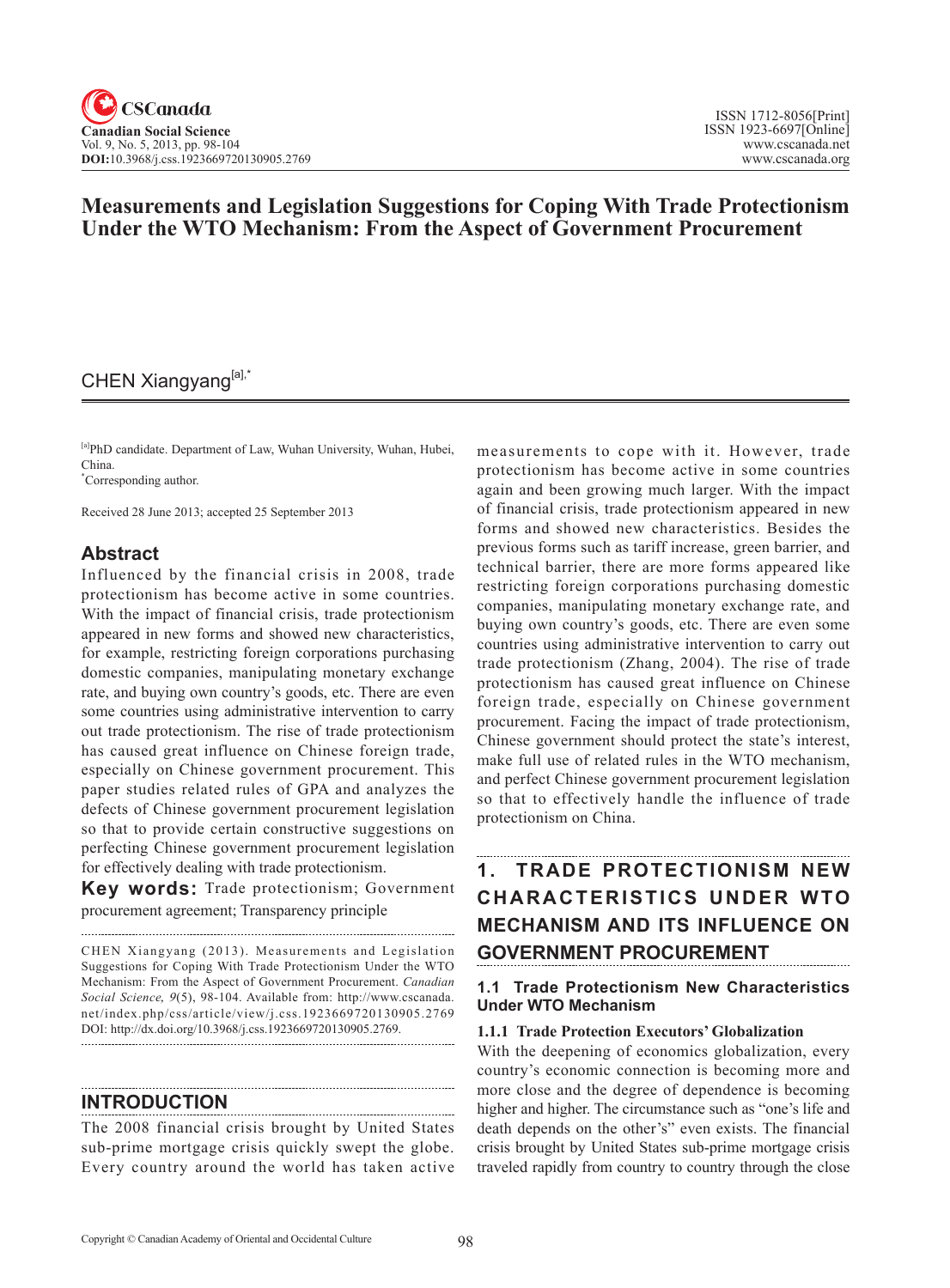connection between each country's economics. In order to cope with unexpected financial crisis, no matter developed countries or developing countries have carried out trade protectionism in certain degrees but the main executor is still the developed countries with better disguise. The wideness and globalization of the executors of trade protectionism has threatened many countries' foreign trade in different degree.

#### **1.1.2 Execution Methods Diverse**

Currently, the methods used by trade protectionism do not only limit in traditional technical barrier, tariff barrier, or green barrier and so on. There are some new characteristics such as restricting foreign corporations purchasing domestic companies, manipulating monetary exchange rate, and buying own country's goods.

#### **1.1.3 Widening Scope of the Protected Field of Trade Protectionism**

With the fast development of science and technology, technical communications between countries and foreign trades are becoming more and more frequent which has made every country's economics closely connected. International trades are not only limited within goods, there are more and more service trades and intellectual property trades. Therefore, trade protectionism has expanded its scope from goods trades to service trades, intellectual property trades, and cross-border capital flow (Peng & Wang, 2009).

#### **1.2 Trade Protectionism's Influence on**  Government Procurement With New **Characteristics**

"The Code of Federal Regulations of the United States of America" is issued in order to implement *Buy American Act* and *1979 Trade Protectionism Agreements Act*. It gives detailed definition of "domestic goods" (Liu, 2011). However, with the deepening of financial crisis, the bailout scheme promoted by the US government includes buying domestic goods policy which also revealed the veil of the USA's trade protectionism under the name of free trade. "Not only the USA but also most countries around the world encourage buying domestic goods either overt or covert, even the nameless Botswana can draw up "buy domestic goods" policy."<sup>1</sup> Such trade protectionism as "buy domestic goods" has greatly violated the regulations of the Agreement on Government Procurement (GPA) and WTO members should resist it and use related rules in WTO to restrict it. Facing the new form trade protectionism, Chinese government should use WTO related rules and GPA to improve government procurement related laws and regulations so that to protect China's foreign trade environment and enhance domestic economic development.

#### 1 Http://gpj.mofcom.gov.cn/aarticle/subject/mymcyd/ subjecnn/201003/20100306848221.html

### **1.3 GPA's Restrictions on Trade Protectionism and Its Defects**

#### **1.3.1 Related Rules of the GPA**

First, application scope and coverage. "This Agreement applies to any law, regulation, procedure or practice regarding any procurement by entities covered by this Agreement, as specified in Appendix I; This Agreement applies to procurement by any contractual means, including through such methods as purchase or as lease, rental or hire purchase, with or without an option to buy, including any combination of products and services; This Agreement applies to any procurement contract of a value of not less than the relevant threshold specified in Appendix I."<sup>2</sup> Second, transparency principle. The transparency principle stipulates: "Each Party shall encourage entities to indicate the terms and conditions, including any deviations from competitive tendering procedures or access to challenge procedures."<sup>3</sup> Third, national treatment and non-discrimination principle. National treatment principle provides: "With respect to all laws, regulations, procedures and practices regarding government procurement covered by this Agreement, each Party shall provide immediately and unconditionally to the products, services and suppliers of other Parties offering products or services of the Parties, treatment no less favorable than: (a) That accorded to domestic products, services and suppliers; (b) That accorded to products, services and suppliers of any other Party."<sup>4</sup> Non-discrimination principle provides: "With respect to all laws, regulations, procedures and practices regarding government procurement covered by this Agreement, each Party shall ensure: (a) That its entities shall not treat a locally-established supplier less favorably than another locally-established supplier on the basis of degree of foreign affiliation or ownership; (b) That its entities shall not discriminate against locally-established suppliers on the basis of the country of production of the good or service being supplied, provided that the country of production is a Party to the Agreement in accordance with the provisions of Article IV."5

#### **1.3.2 GPA's Restrictions on Trade Protectionism**

Firstly, the transparency principle provides that members of the agreement should be more open and transparent in their government procurements which effectively restricted certain countries' trade protectionism in government procurement. Secondly, the national treatment principle is helpful for restricting trade protectionism during government procurement and makes the government difficult to tell the difference from domestic and foreign suppliers and thus creates equal and fair competition chances for both domestic

<sup>&</sup>lt;sup>2</sup> See Article 1 of the Agreement on Government Procurement.

<sup>&</sup>lt;sup>3</sup> See Article 17 of the Agreement on Government Procurement.

<sup>4</sup> See Article 3 of the Agreement on Government Procurement.

<sup>5</sup> See Article 3 of the Agreement on Government Procurement.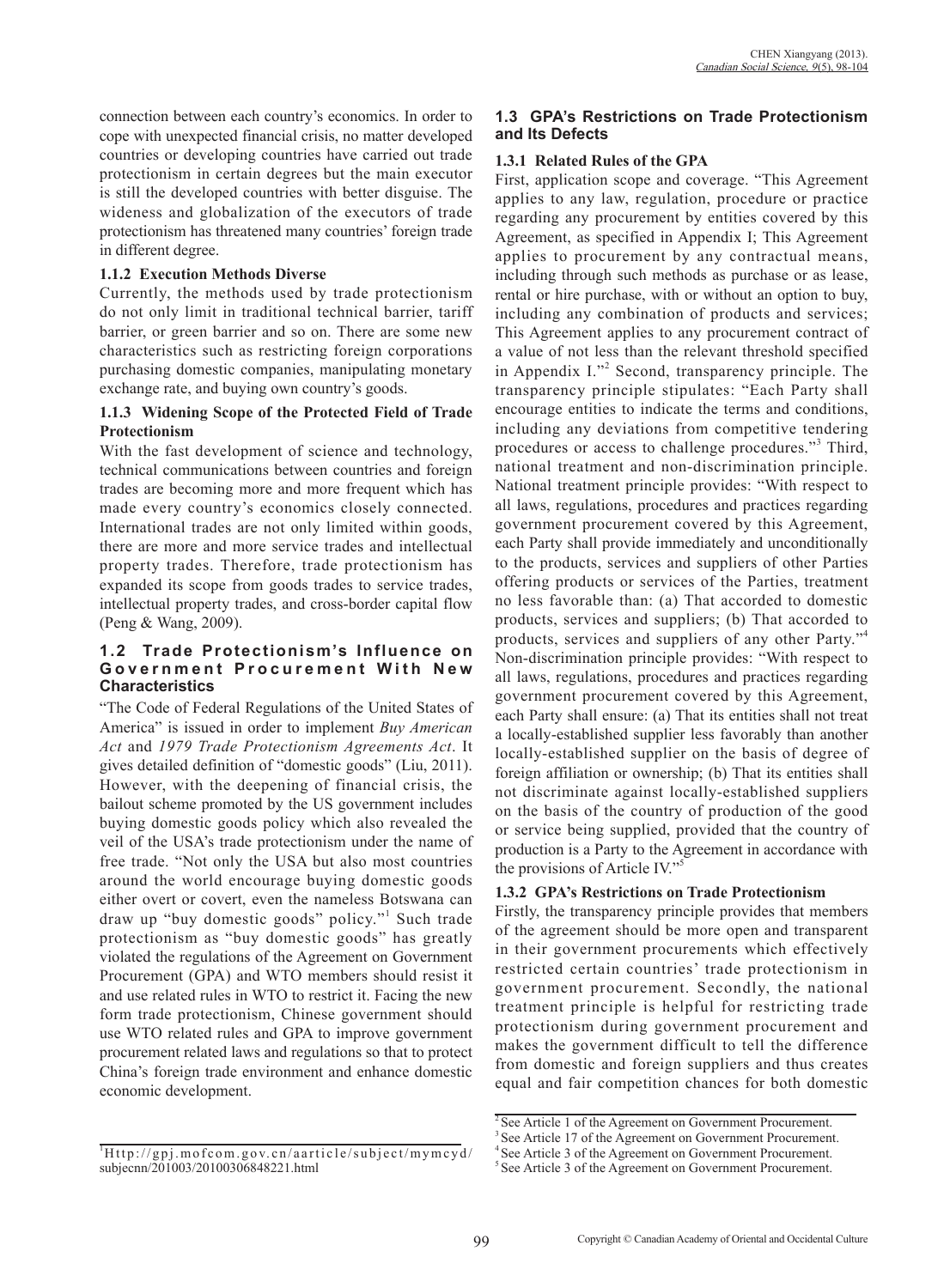and foreign suppliers. Thirdly, special treatment for developing countries is favorable for restricting developed countries' trade protectionism upon developing countries during government procurement as well as helping developing countries' suppliers which are usually in a very weak position during government procurement to get procurement target in government procurement.

#### **1.3.3 Defects of GPA in Trade Protectionism**

GPA has played an important role in restricting trade protectionism in government procurement, however, there are still a lot defects in practice. One of the main problems is that the members of the GPA are of limited numbers. Taiwan has become the  $41<sup>st</sup>$  member of the GPA in 2009 and until then there were 41 countries and regions over the world have agreed and signed the GPA. Compared with the 153 members of the WTO, the 41 members of the GPA are just a small part which has greatly influenced the GPA's implementation effect and the realization of the GPA goals. In addition, there are some principles and regulations in the GPA are not well obeyed by the members which has also greatly reduced the effect of the GPA (Peng & Wang, 2009).

# **2. CHINA'S GOVERNMENT PROCUREMENT LEGAL SYSTEM AND ITS PROBLEMS**

#### **2.1 Analysis of Current Situation of Chinese Government Procurement System**

Government procurement is also called public procurement. Currently, many market economy countries' government procurements have transformed from single financial expenditure management to an important tool consisting state macro-control and also one of the most direct means of government intervention (Gao, 2008). Since 1996, Chinese government carried out experimental units in government procurement, especially after 1998's fast development and the 2003 Government Procurement Law, have put Chinese government procurement work into legal track.

Nowadays, Chinese government procurement legal system is made up by three major parts: the first part is laws and regulations including Government Procurement Law, Law on Public Bidding, Budget Law, and Enforcement Regulations of Government Procurement Law; the second part is department rules and regulations which are mainly supporting policies carried out during the implementing process of Government Procurement Law; the third part is applicable management policies issued by local governments according to their own government procurement realities.

#### **2.2 Problems of Government Procurement Legal System**

The Government Procurement Law of People's Republic of China is legislated on the base of certain development of Chinese government procurement practices. That is to say, it was issued in the background that international government procurement law system is relatively complete which is good for absorbing international government procurement legislation experience. Although in general Chinese Government Procurement Law have introduced certain advanced experience from international society, legislators have given little thought on the situation of China and the fact that China is not a member of the GPA. "The law considers the aim of China's government procurement legal system is to realize domestic financial policy tools and restrict corruption in certain degree. Since China has not stepped into international society's open government procurement market, it hopes to make use of the recent buffering period to prepare for the openness in the future of government procurement (Xiao, 2010)." However, with the continuous deepening of economic globalization and speeding up of international free trade, Chinese government procurement law definitely need to be unified with the requirement of international free trade. In general, Chinese government procurement legal system has the following problems.

#### **2.2.1 Decentralized Legislation, Low-Layered Laws, and Incomplete Regulations**

Chinese government procurement legal system is mainly made up by Government Procurement Law and Public Bidding Law and supported by many local regulations and rules. With the development of government legal practices, the internal conflicts and contradicts between the two laws of government procurement legal system are becoming more and more obvious. There is even a tendency of expanding the application scope of the laws which will definitely bring difficulties for the realization of restricting corruption by government procurement law, achieving goals for improving public capital application effect, and can cause chaos for the government procurement legal order (Xiao, 2010, p.189). In order to get rid of the unfavorable situation, theorists suggest include Public Bidding Law into Government Procurement Law (He, 2007) and formulate Government Procurement Law and Public Bidding Law implementing details (Wang, 2007). The above two suggestions can ease internal conflicts of the two laws in certain degree but cannot resolve the problem in essence and may also bring new conflict risks. Actually, the deficiency of logic and unity of legal system depends greatly on legislation. "The dispersion of government procurement market stems from non-uniform system. However, there are a lot of reasons for non-uniform system and the most important one is the history of legislation (Yu, 2007)."To explain the contradicting and opponent phenomenon it is necessary to look at their history but not find their internal logics (William, 1997). If we analyze Chinese government procurement law conflicts and contradictions from such point of view, we could find the fundamental reason is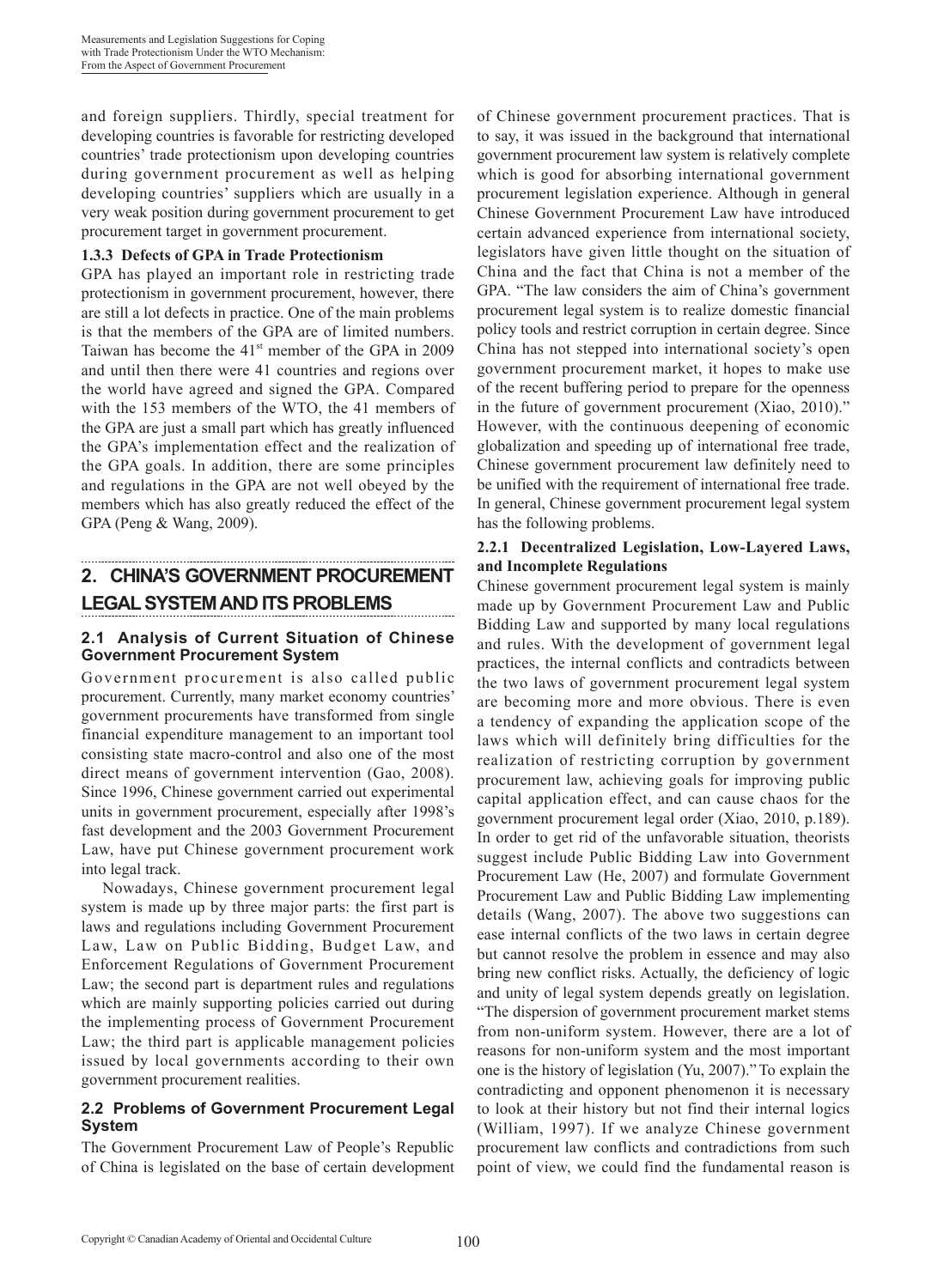the choice of legislation model. Chinese government procurement law's dispersed legislation model should be replaced by unified ones so that to unify and coordinate government procurement law's internal logics.

Current Chinese government procurement legal system is mainly made up by Government Procurement Law and Public Bidding Law. There are also a lot of detailed legal documents formulated by different regions and departments according to their actual requirements. For example, Measures for the management of bidding and tendering for government procurement of goods and services 2004 which was issued by the Ministry of Finance. Local regulations and department rules played significant role in promoting government procurement work, however, we cannot neglect that some of the local regulations and department rules are different on government procurement which are not unified tested and reasonably designed. They have great problems in content division. These regulations and rules on one hand have very large distance with international government procurement system and on the other hand cannot protect in essence the unity of government procurement system goals and principles (Wu & Zhang, 2006).

#### **2.2.2 Imperfect Legal Protection Provisions for Domestic Enterprises and Existence of Regional Protectionism and Trade Monopoly**

Although China is not a member of the GPA, it is very common in government procurement that buying "foreign goods" instead of "domestic goods". Form certain point of view, despite that China does not sign and agree with the GPA, the government procurement market has been open to foreign companies. Because of the imperfect legal system of Chinese government procurement, the protection of local enterprises is very weak when facing foreign competitors. Since China does not use legal form to make sure the openness and openness degree of government procurement, plus the reciprocity principle in international society, it is normal that foreign governments use illegal reasons to reject Chinese companies enter into their government procurement markets which have caused the unfair situation that China opens while the other countries do not (Zhang, 2010). The failure in protecting local enterprises is mainly caused by the lack of domestic legislation.

In the practice of government procurement, local protectionism and trade monopoly are very common. Some local governments driven by interests without thinking about price and quality during government procurement force local departments buy local products and services and even some major construction programs must be taken by local companies. There are also monopoly issues in industrial procurement. Some industries use their powers to execute unfair competition which have been great obstacles for the generation of unified market and also the realization of government procurement goals.

### **2.2.3 Government Procurement Procedure Has Defects**

(a) Unclear procurement information. Since administrative subjects who have public power is advantageous in getting information, administrative counterparts, the suppliers, are uncertain and unknown to the acquisition of administrative information which has caused asymmetry in information. Information asymmetry may lead to information leakage of the buyer and illegal trades between the purchasing staff and the supplier and therefore greatly damage procurement interests (Zuo, 2005). Such information asymmetry phenomenon is quite common in China. Many officials' corruption cases are closely connected with the lack of transparency of information. Thus, to build an information symmetry and transparent system is of urgent requirement. (b) Supplier qualification review process has defects. From international experience, it can be seen that developed countries' government procurements usually have detailed supplier qualification review process. However, Chinese Government Procurement Law just gives out general provisions without showing any detailed process. Article 23 of the Government Procurement Law stipulates "the procuring entity is entitled to require the participating suppliers to submit the documentation regarding their certificates for competence and their past business performances and to review the submitted qualifications of the suppliers against the general requirements provided in this Law and additional special ones tailored to the specific items to be procured for by the individual procuring entities". The general rule on the review of suppliers' qualifications can play only limited roles. "As behavioral norms, law must have certainty; only when there is certainty, there is unity as well as universality (Li, 2003)." Lack of detailed regulations on procurement obligations may lead to indulgent procurement behaviors and then greatly influence the public welfare goal of government procurement (Wang, 2004).

#### **2.2.4 Irrational Government Procurement Supervision Mechanism**

(a) Lack of independent government procurement supervision mechanism. Any regulation's carry out must be built on an effective and complete supervision mechanism. However, the premise of a complete and effective supervision mechanism is a clear supervision organ. Currently, there is no real independent supervision organ in China for government procurement. According to related rules and provisions of laws, the purchasing staff is the one who accepts suppliers' questionings and the organ which accepts complaints is the procurement supervision department. However, the procurement supervision department now in China is every financial department in different governments which is internal institutions of the government and also belongs to the same system as the government which is the subject of procurement and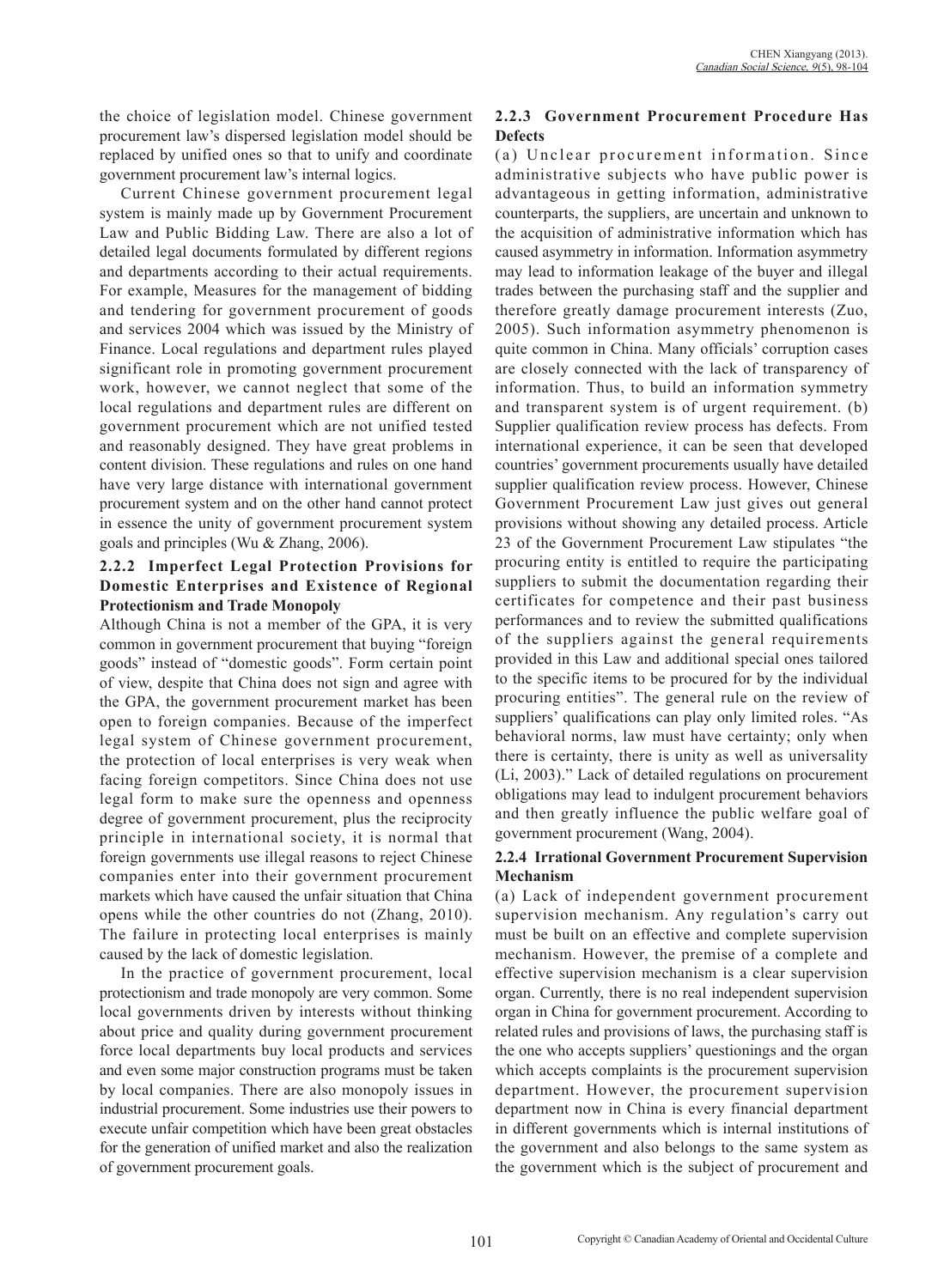other governmental departments. Such situation cannot keep the supervision department's neutral position when dealing with disputes and cannot convince the public in fact (Wang, 2000). Without strong and powerful supervision department, some officials have made corrupted behaviors in government procurement which have greatly damaged fairness of government procurement mechanism and also go against China's process of being one of the GPA members.

(b) Unreasonable government procurement relief mechanism. "Administrative law is a very important aspect of rule by law. It stipulates the relationship between individuals and the government. The basic goal of administrative law is to provide sufficient remedies for citizens when their legal rights are damaged by illegal behaviors (Bemard, 1986)." However, the effect of administrative remedy is not fully played in China's government procurement. Article 55 of Chinese Government Procurement Law provides: "Where the supplier that raises queries is not satisfied with the reply made by the procuring entity or the procuring agency, or the latter fails to make a reply within the specified time limit, the supplier may, within 15 working days following the expiration of the time limit, lodge a complaint with the department for supervision over government procurement at the same level." Article 58 provides "Where the complaint is not satisfied with the decision made by the department for supervision over government procurement, or the latter fails to make a decision within the specified time limit, the complainant may, in accordance with law, apply for administrative reconsideration or initiate administrative proceedings in a People's Court." From the above two provisions we can see that China requires questioning and complaint procedures before administrative review or administrative procedure which makes questioning and complaint procedures the premise of administrative review and administrative procedure. In the practice of government procurement, mandatory questioning and complaining procedure will lengthen the remedy procedure. Since there is still no independent administrative supervision department, such complex remedy procedure will not only waste time but also cause difficulty for collecting evidence as well as protecting suppliers' legal interests through remedy procedure.

# **3. LEARN FROM WTO'S GPA TO IMPROVE CHINA'S GOVERNMENT PROCUREMENT LAW**

### **3.1 Improve Government Procurement Legal System**

### **3.1.1 Change Legislation Mode and Adopt Unified Legislation**

"Contemporary law's internal characteristic is not only about the laws but also the connection between domestic and international laws and experience from them. China's government procurement legal system development should also follow this basic track. We should pay great attention on coordinating with GPA as well as learning favorable experience from Western developed countries' government procurement legal systems (Xiao, 2010)." Western developed countries' government procurement legislation model which has more than 200 years history can provide great experience for us. They all adopt tendering and bidding as a method in their government procurement systems and set up legal systems with Government Procurement Law as fundamental law accompanying with tendering and bidding as the basic procurement methods (Xiao, 2008). Not only Western developed countries' advanced experiences inspired Chinese government to adopt unified legislation model in perfecting government procurement legal system, but also the requirement of GPA. China has handed the inventory for joining in GPA in 2008 and also have done a series negotiations which requires China to carry on certain obligations of the GPA.

#### **3.1.2 Build Perfect Government Procurement Laws and Regulations System**

Legalization of government procurement legal system is the guarantee of realizing government procurement institutionalization. Complete and comprehensive legal system is favorable for the smooth operation of government procurement. In the process of legislation, we should treat Government Procurement Law as the center which includes Tendering and Biding Law and Anti-Unfair Competition Law, etc. Local government and every department should formulate related local laws and departmental regulations according to Government Procurement Law so that to use laws to regulate and restrict local government procurement behaviors and department procurement behaviors. Fasten the speed of drawing up Government Procurement Law Implementation Details Regulation including measurements for supervising government procurement biding and tendering.

Gradually connect Chinese government procurement with WTO's GPA and involve Chinese government procurement into international procurement market step by step. The legislation of government procurement should also be connected with international procurement norms and amend unharmonious elements of the current laws and finally set up an internationally compatible government procurement system (Zuo, 2005).

#### **3.2 Set up GPA Consisting Fundamental Principles as well as Make Sure of the Implementation of Such Principles**

As one of the many agreements of WTO legal system, GPA has the same aim with WTO which is to mainly realize larger scale trade liberalization in the world. However, the aim is realized through two principles which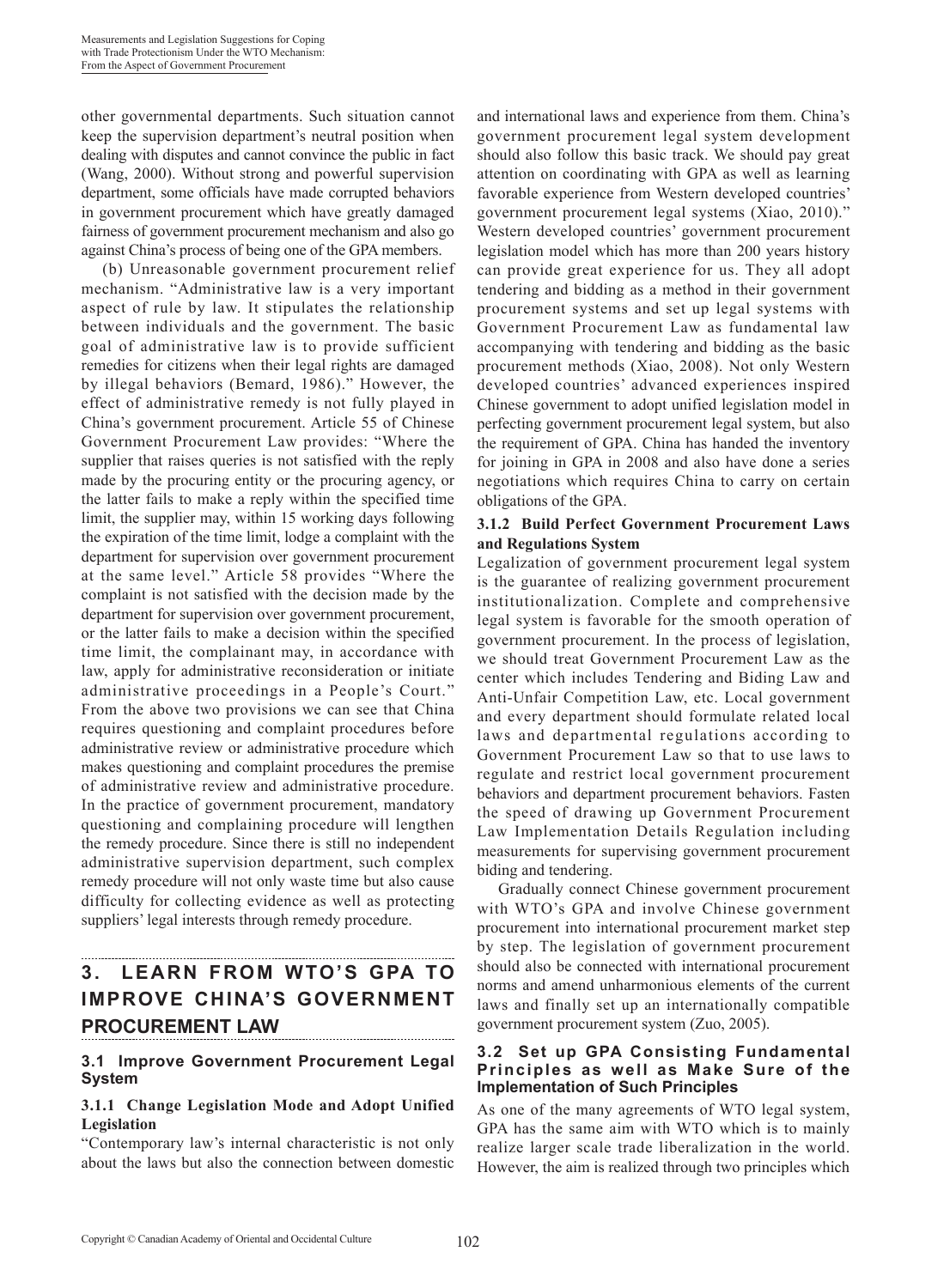are transparency and non-discrimination. The fundamental principles of Chinese Government Procurement Law are "principle of transparency, principle of fair competition, and principle of honesty and credibility."6

#### **3.2.1 Set up Correct Understanding of Domestic Goods Priority Principle and Non-Discrimination Principle**

There is a point of view in theoretical field that the domestic goods priority principle goes against the non-discrimination principle. The author of this paper disagrees with such view. Applying the domestic goods priority principle and China's accession of the GPA does not conflict with each other. First of all, since China does not have agreements with countries or regions which are not members of the GPA, China has no need to bear GPA obligations for such countries. Thus, it can use the domestic goods principle. Second, GPA allows every member set up its own list through negotiation. Therefore, procurement items excluded by the list are in a relative closed market and members of the GPA do not have obligations to apply non-discrimination principle as well as most-favored-nation-treatment in such market. On the contrary, they can carry out domestic goods priority principle in such market. Third, since there are special rules in the GPA stipulating developing countries, China can use them to apply domestic goods priority principle. In conclusion, there is no conflict between domestic goods priority principle and non-discrimination principle.

#### **3.2.2 Carry out Transparency Principle in Practice**

Transparency principle is the fundamental principle of the GPA. Every provision in the GPA contains the transparency principle in essence no matter from procurement announcement to participation condition announcement or from issuing terms of tender to information openness. China's government procurement law has also stipulates transparency principle in its provisions but it only stays in the principle layer without giving detailed explanations on how to open and the procedure for open. Either from the perspective of construction of a clean government or maintaining suppliers' right to know and other legal interests (Wang, 2000), or be coherent with the GPA, transparency principle is of great importance. This paper thinks that transparency principle should include the following four aspects: first, transparent procurement laws and regulations; second, transparent procurement procedures; third, transparent procurement information; finally, transparent procurement consequences. It is very essential to set up a unified procurement information distribution platform to realize transparency radically. Since there is no such unified information platform, different government procurement information cannot be shared which greatly influenced the realization of government procurement work economic effect and social effect.

#### **3.3 Learn From GPA to Standardize Current Government Procurement Regulations**

#### **3.3.1 Change Government Procurement Methods**

Recently, western developed countries strengthened public expenditure management and innovate and change the methods of government procurement, for example, in the USA, the "service contract" procurement method is widely used in providing social services for prisons (Zhang, 2007). The innovation of procurement methods is not only favorable for remit the monopoly in certain industry but also more useful for optimize social resource allocation. Since China has been trying to become a member of the GPA, it has to face the challenges of the GPA and also needs to know other member countries' government procurement systems. Thus, learning from the GPA and experience of developed countries is good for stimulate China's government procurement methods innovation and transformation.

#### **3.3.2 Improve Questioning and Complaint Rules**

In the process of government procurement, the subject usually has certain administrative power which may lead to unfavorable situation of suppliers (Hu, 2002). As is known to all, "the remedy of rights weights more than the declaration of rights. The realization of rights weights more than the setup of rights (Hu, 1999)." Therefore, every country has given special protection for suppliers' rights remedy. GPA pays great attention on the protection and remedy of suppliers' rights and especially provides domestic review procedure for suppliers' complaints. China's Government Procurement Law provides questioning and complaint provisions but it still have great distance with the GPA and requires further improvement.

a) Strengthen independence of the dispute settlement organizations. The GPA requires that "Each Party shall establish or designate at least one impartial administrative or judicial authority that is independent of its procuring entities to receive and review a challenge by a supplier arising in the context of a covered procurement (Hu, 1999)." First, China should delete the provisions that require suppliers to ask purchasing parties' response or management. It is because that the process of asking purchasing parties by the suppliers is a negotiating process of civil law and no law can force them negotiate if they refuse to do so. Second, China should cancel the rules that complaint is the premise of administrative procedure or administrative review. The GPA stipulates: "Each Party shall ensure that a review body that is not a court shall have its decision subject to judicial review or have procedures."<sup>7</sup> However, as a matter of fact, China's stipulation goes against the spirit of GPA because of the premise rules. Based on the above analysis, in order

 $6$  Article 3 of the Government Procurement Law of People's Republic of China provides: "The fundamental principles of openness and transparency, fair competition, impartiality and integrity shall be complied with in all of the government procurement activities."

<sup>7</sup> Article 18, Paragraph 6 of the Agreement on Government Procurement.